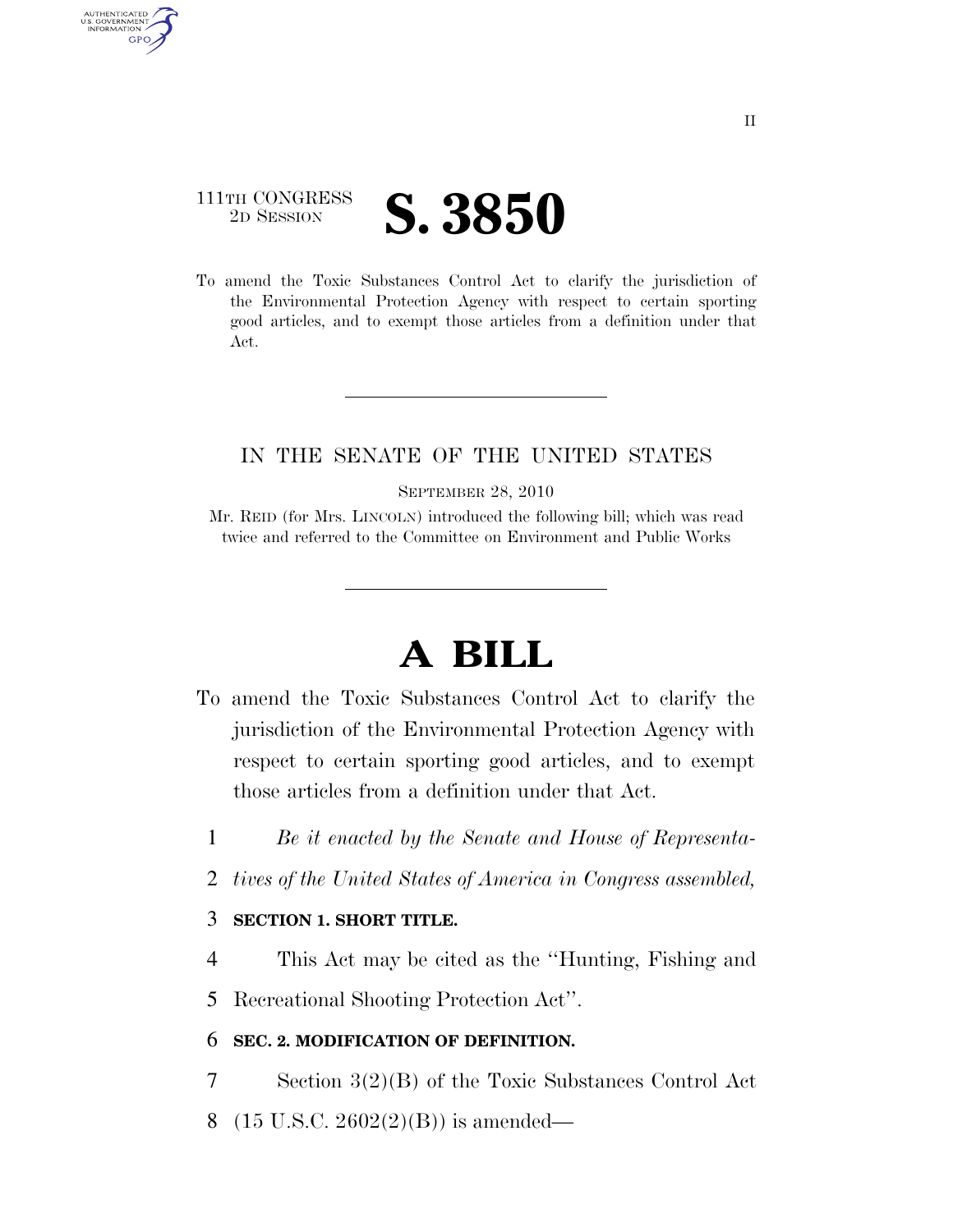| $\mathbf{1}$   | $(1)$ by striking " $(B)$ Such term does not in-      |
|----------------|-------------------------------------------------------|
| $\overline{2}$ | clude—" and inserting the following:                  |
| 3              | "(B) EXCLUSIONS.—The term 'chemical                   |
| $\overline{4}$ | substance' does not include—";                        |
| 5              | $(2)$ in clauses (i) through (iv), by striking the    |
| 6              | commas at the end of the clauses and inserting        |
| 7              | semicolons;                                           |
| 8              | $(3)$ by striking clause $(v)$ and inserting the fol- |
| 9              | lowing:                                               |
| 10             | "(v)(I) any article the sale of which is              |
| 11             | subject to, or eligible to be subject to, the         |
| 12             | tax imposed by section 4181 of the Inter-             |
| 13             | nal Revenue Code of 1986, and any sepa-               |
| 14             | rate component of such an article (includ-            |
| 15             | ing shells, cartridges, and ammunition); or           |
| 16             | $\lq$ (II) any substance that is manufac-             |
| 17             | tured, processed, or distributed in com-              |
| 18             | merce for use in any article or separate              |
| 19             | component described in subclause (I) (as              |
| 20             | determined without regard to any exemp-               |
| 21             | tion from the tax imposed by section 4181             |
| 22             | of the Internal Revenue Code of 1986                  |
| 23             | under section 4182, section 4221, or any              |
| 24             | other provision of that Code);";                      |